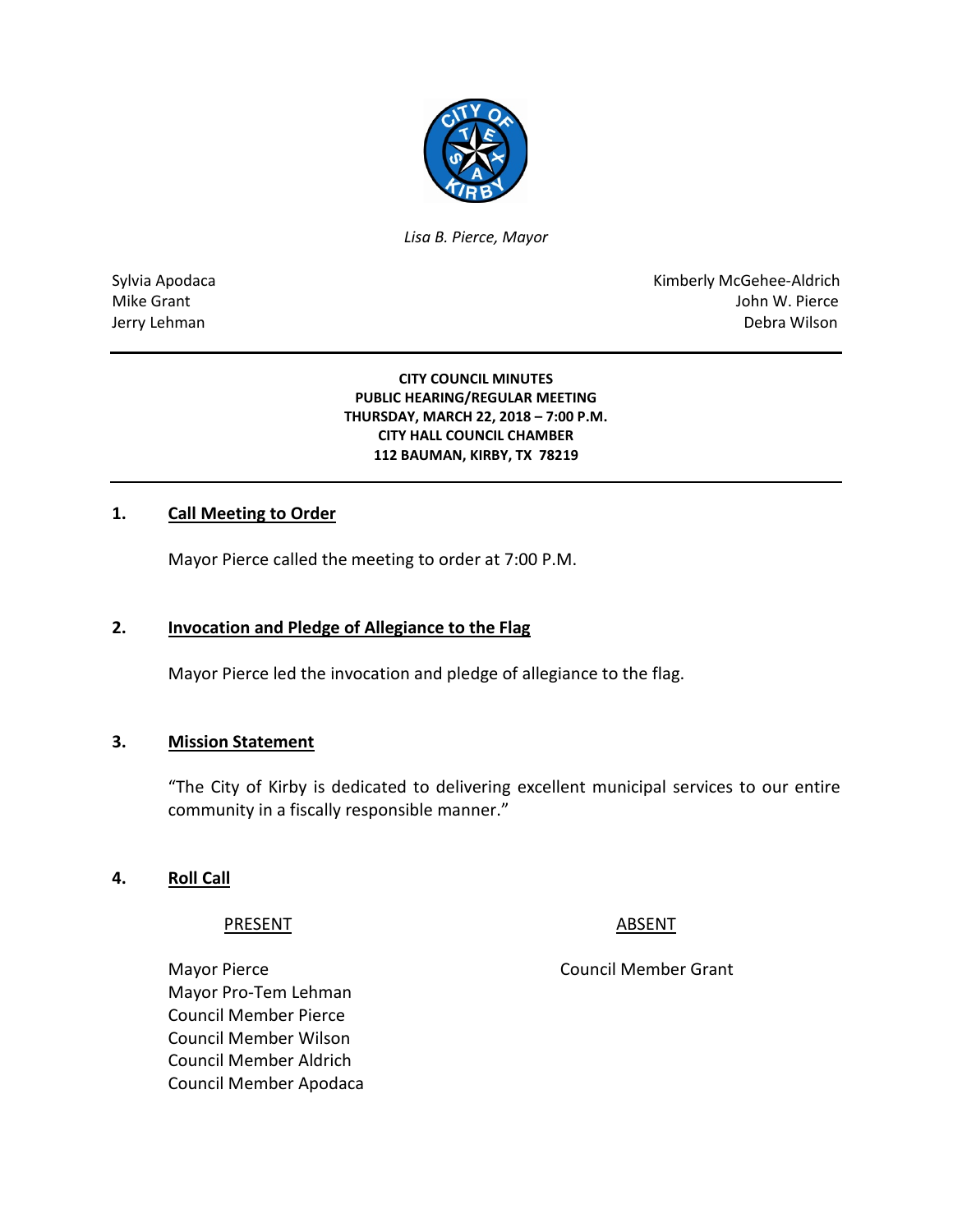#### **5. Citizen Participation**

1. Sid Sanders, Jr. – He asked if the City would paint bike symbols on the shoulder of Ackerman Road to identify this lane as a bike lane.

## **6. Consent Agenda**

- a. Approval Of Quarterly Financial Report For Period Ending December 31, 2017
- b. Approval Of Quarterly Investment Report For Period Ending December 31, 2017
- c. Approval Of The Bexar County Elections Contract For Election Services For The May 5, 2018 General/Special Election, To Include Early Voting

Council Member Wilson moved to approve the Consent Agenda; seconded by Council Member Pierce. With all voting, "aye" the motion carried with a 6-0 vote.

## **7. Consideration Of Minutes**

a. Regular Meeting Of March 8, 2018

Mayor Pro-Tem Lehman moved to accept the minutes for March 8, 2018; seconded by Council Member Wilson. The motion carried with a 6-0 vote.

AYES: 6 NAYES: 0

## **8. Presentation**

a. Kirby Senior Center 25<sup>th</sup> Anniversary

Norma Hamby, Senior Center Manager, invited everyone to attend the Senior Center's  $25<sup>th</sup>$  Anniversary on April 6, 2018, 11:30 A.M. – 3:00 P.M. Tickets are available at the Senior Center for this fundraiser.

## **9. Public Hearing**

a. On A Variance To The Zoning Ordinance Section 153.072(J) To Allow Pavement Encroachment In The Right Of Way And A Five Foot Setback For The Purposes Of Allowing Large Trucks And Tankers To Enter And Exit The Site Along Gibbs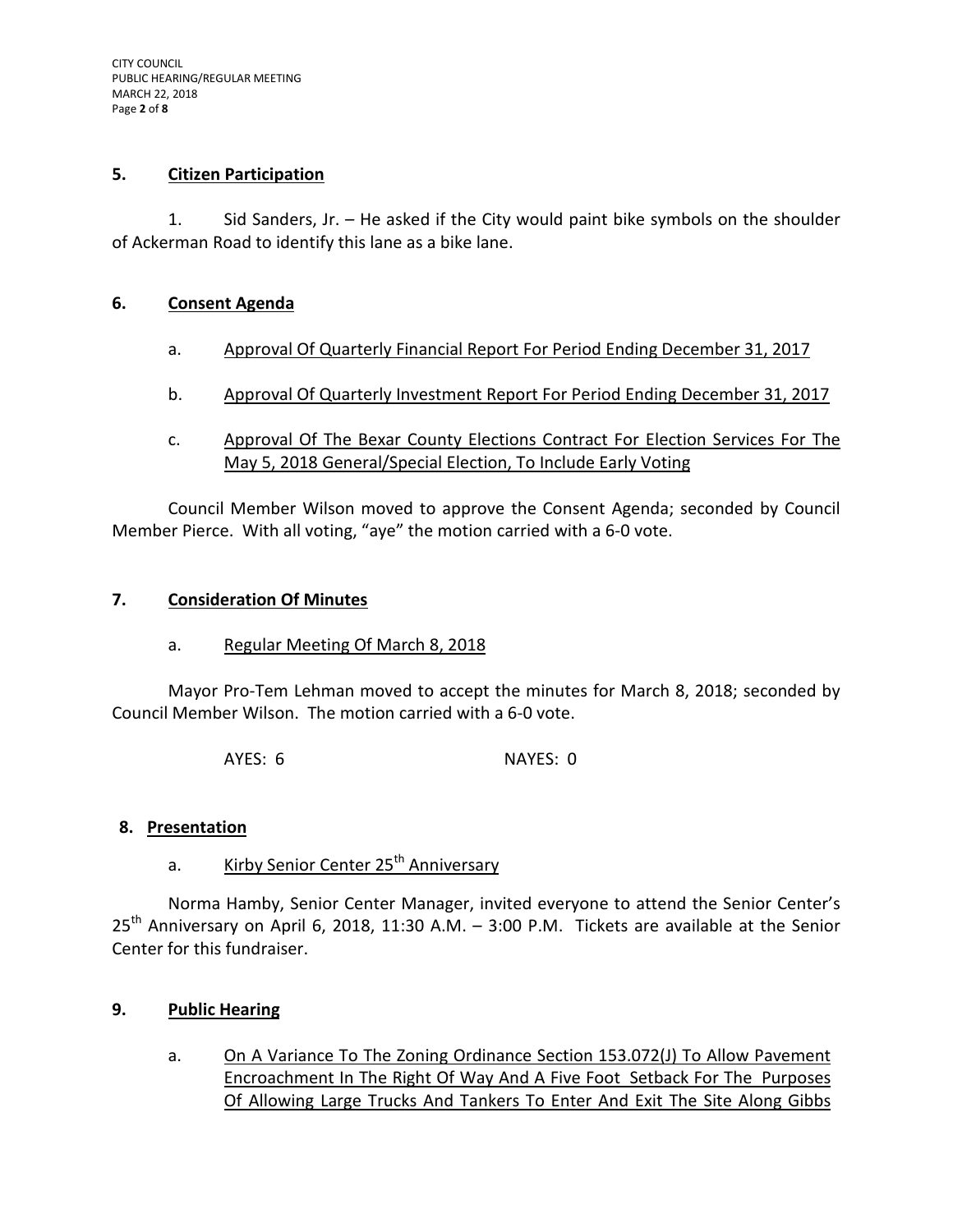Sprawl; A Variance To The Zoning Ordinance, Section 153.072 (H) To Allow A Five Foot Increase To The Maximum Driveway To Allow For A Thirty-five Foot Drive Onto FM 78; And A Variance To The Building Regulations, Section 150.16 (D)(a) To Waive The Requirement Of The Installation Of An Automatic Sprinkler System For A Building Over 500 Square Feet And Section 150.16 (D)(b)(7) To Waive The Requirement Of The Installation Of An Automatic Sprinkler System For A Fuel Canopy Exceeding 5,000 Square Feet; Located At Lot 23 Of Brehm & Weyel Subdivision, A 2.029 Acre Tract Of Land, Situated In The City Of Kirby, Texas, Commonly Known As 5565 FM 78/5601 Gibbs Sprawl, Kirby, TX.

Mayor Pierce closed the regular meeting and opened the public hearing at 7:08 P.M.

There were not any proponents or opponents to speak.

b. On A Variance To The 2015 International Building Code, Section 1010.1.1 For The Installation Of Forty-eight Inch Double Doors In Lieu Of The Required Minimum 32" Leaf. Located At CB 5865, LOT 23; Otherwise Known As 5565 FM 78/5601 Gibbs Sprawl, City Of Kirby, Bexar County, Texas.

There were not any proponents or opponents to speak.

Mayor Pierce closed the public hearing and opened the regular meeting at 7:09 P.M.

## **10. Discussion And Possible Action**

a. Discussion And Possible Action On A Variance Request For A Variance To The Zoning Ordinance Section 153.072(J) To Allow Pavement Encroachment In The Right Of Way And A Five Foot Setback For The Purposes Of Allowing Large Trucks And Tankers To Enter And Exit The Site Along Gibbs Sprawl; A Variance To The Zoning Ordinance, Section 153.072 (H) To Allow A Five Foot Increase To The Maximum Driveway To Allow For A Thirty-five Foot Drive Onto FM 78; And A Variance To The Building Regulations, Section 150.16 (D)(a) To Waive The Requirement Of The Installation Of An Automatic Sprinkler System For A Building Over 500 Square Feet And Section 150.16 (D)(b)(7) To Waive The Requirement Of The Installation Of An Automatic Sprinkler System For A Fuel Canopy Exceeding 5,000 Square Feet; Located At Lot 23 Of Brehm & Weyel Subdivision, A 2.029 Acre Tract Of Land, Situated In The City Of Kirby, Texas, Commonly Known As 5565 FM 78/5601 Gibbs Sprawl, Kirby, TX.

Mike Wooten, MatkinHoover Engineering & Surveying, briefed the Council on the items requested in the variance.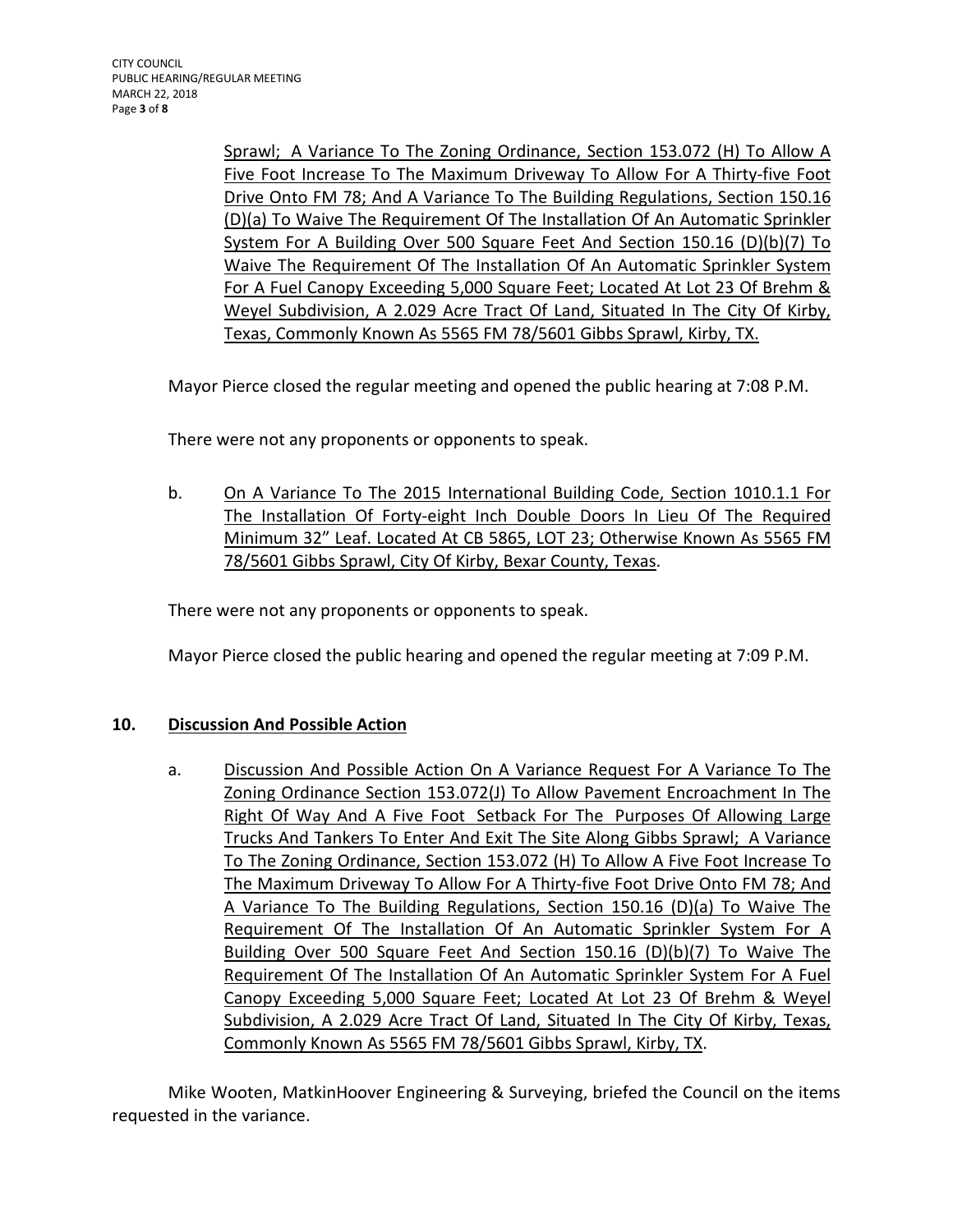CITY COUNCIL PUBLIC HEARING/REGULAR MEETING MARCH 22, 2018 Page **4** of **8**

Council Member Pierce moved to approve the variance request for a variance to the Zoning Ordinance Section 153.072(J) to allow pavement encroachment in the right of way and a five foot setback for the purposes of allowing large trucks and tankers to enter and exit the site along Gibbs Sprawl; a variance to the Zoning Ordinance, Section 153.072 (H) to allow a five foot increase to the maximum driveway to allow for a thirty-five foot drive onto FM 78; and a variance to the building regulations, Section 150.16 (D)(a) to waive the requirement of the installation of an automatic sprinkler system for a building over 500 square feet and section 150.16 (D)(b)(7) to waive the requirement of the installation of an automatic sprinkler system for a fuel canopy exceeding 5,000 square feet; located at lot 23 of Brehm & Weyel subdivision, a 2.029 acre tract of land, situated in the city of Kirby, Texas, commonly known as 5565 FM 78/5601 Gibbs Sprawl, Kirby, TX.; seconded by Mayor Pro-Tem Lehman.

With all voting, "aye" the motion carried with a 6-0 vote.

AYES: 6 NAYES: 0

b. Discussion And Possible Action On A Variance Request Submitted By The Property Owner For A Variance To The 2015 International Building Code, Section 1010.1.1 For The Installation Of Forty-eight Inch Double Doors In Lieu Of The Required Minimum 32" Leaf. Located At CB 5865, LOT 23; Otherwise Known As 5565 FM 78/5601 Gibbs Sprawl, City Of Kirby, Bexar County, Texas.

Mike Wooten, MatkinHoover Engineering & Surveying, briefed the Council on the items requested in the variance.

Council Member Pierce moved to approve the variance request submitted by the property owner for a variance to the 2015 International Building Code, Section 1010.1.1 for the installation of forty-eight inch double doors in lieu of the required minimum 32" leaf. Located at CB 5865, lot 23; otherwise known as 5565 FM 78/5601 Gibbs Sprawl, City of Kirby, Bexar County, Texas; seconded by Council Member Wilson.

With all voting, "aye" the motion carried with a 6-0 vote.

AYES: 6 NAYES: 0

c. Discussion And Possible Action On 2016 – 2017 Audit Report

Deborah Fraser, Armstrong Vaughan & Associates, P.C., provided an overview of the 2016-2017 Audit Report. She informed City Council that the audit received the best opinion which is an "unmodified" opinion. There is seven months average operating expenditures in reserves.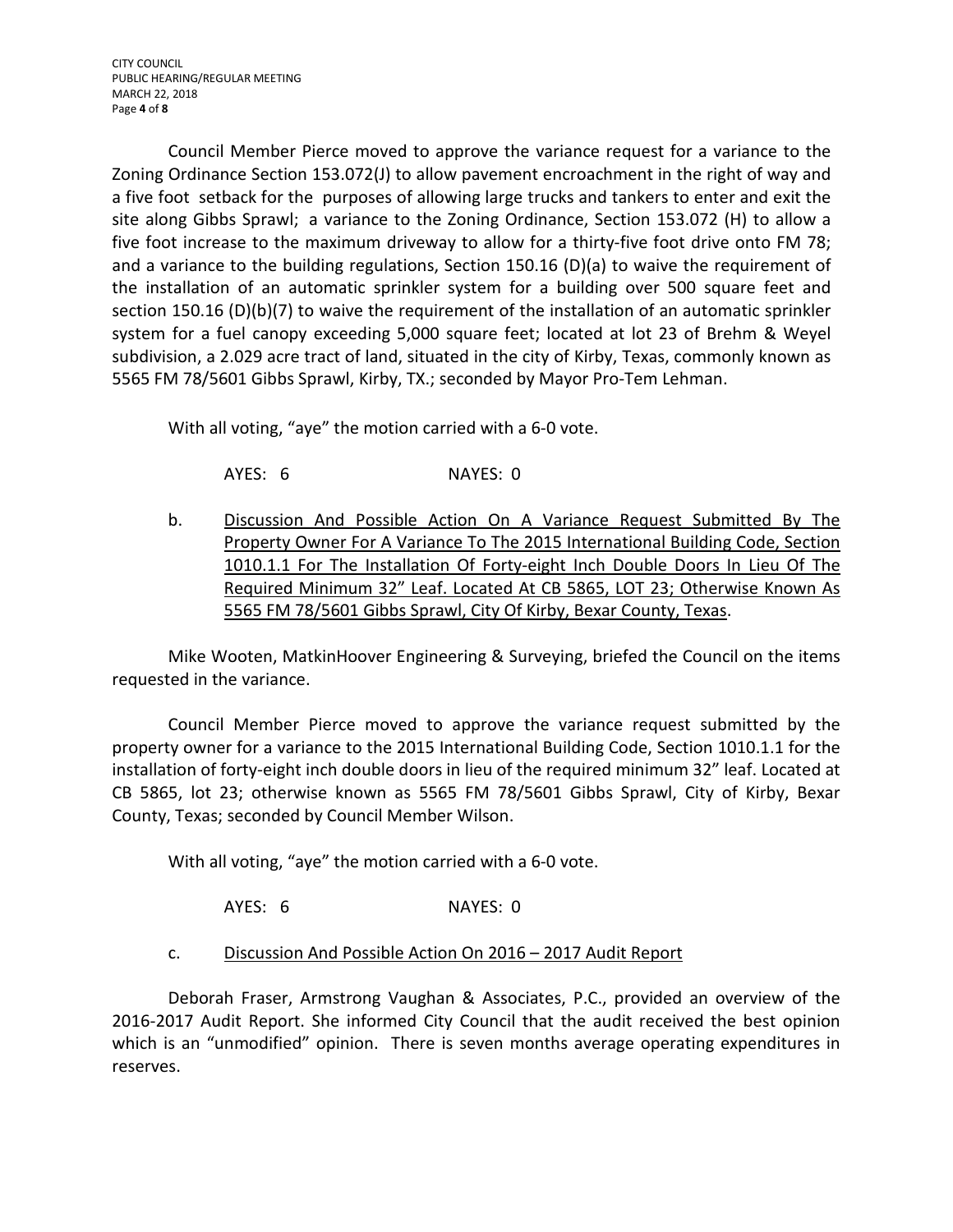## d. Discussion And Possible Action On An Eagle Scout Project at Friendship Park by Alejandro Salas Rios, Boy Scouts Of America Troop 1412

Council Member Aldrich moved to table this item to the April 12, 2018 Council agenda; seconded by Council Member Pierce.

With all voting, "aye" the motion carried with a 6-0 vote.

AYES: 6 NAYES: 0

e. Discussion And Possible Action On Ordinance No. O-2018-831 Repealing Article IV (Construction In Public Rights-Of-Way) Of Chapter 96 – Streets And Sidewalks Of The Code Of Ordinances And Adopting New Article IV of Chapter 96 – Streets And Sidewalks Of The Code Of Ordinances. This Is The First Reading.

City Manager Vernon provided the history of this ordinance. She said Gilbert W. Salas, Public Works Director, provided the fee structure, and inspection responsibilities, also enforcement if any violations are identified.

Mayor Pierce said time limits were included and the requirement to purchase another permit to continue the job if you do not complete the project when your permit expires.

Council Member Aldrich moved to approve Ordinance No. O-2018-831 repealing article IV (construction in public rights-of-way) of Chapter 96 – Streets And Sidewalks Of The Code Of Ordinances And Adopting New Article Iv Of Chapter 96 – Streets And Sidewalks Of The Code Of Ordinances.; seconded by Mayor Pro-Tem Lehman.

With all voting, "aye" the motion carried with a 6-0 vote.

AYES: 6 NAYES: 0

f. Discussion And Possible Action On Resolution No. R-2018-700 Authorizing Submission Of The Grant Application For The National Incident Based Management System To The Office Of The Governor

Kevin Bois, Police Chief, explained there are grants available to purchase the software for the National Incident Based Management System to create monthly reports. Due to recent changes, the federal government has instituted an unfunded mandate to submit the monthly reports and specific software must be used.

Mayor Pro-Tem Lehman moved to accept Resolution No. R-2018-700 authorizing submission of the grant application for the National Incident Based Management System to the Office of the Governor; seconded by Council Member Aldrich.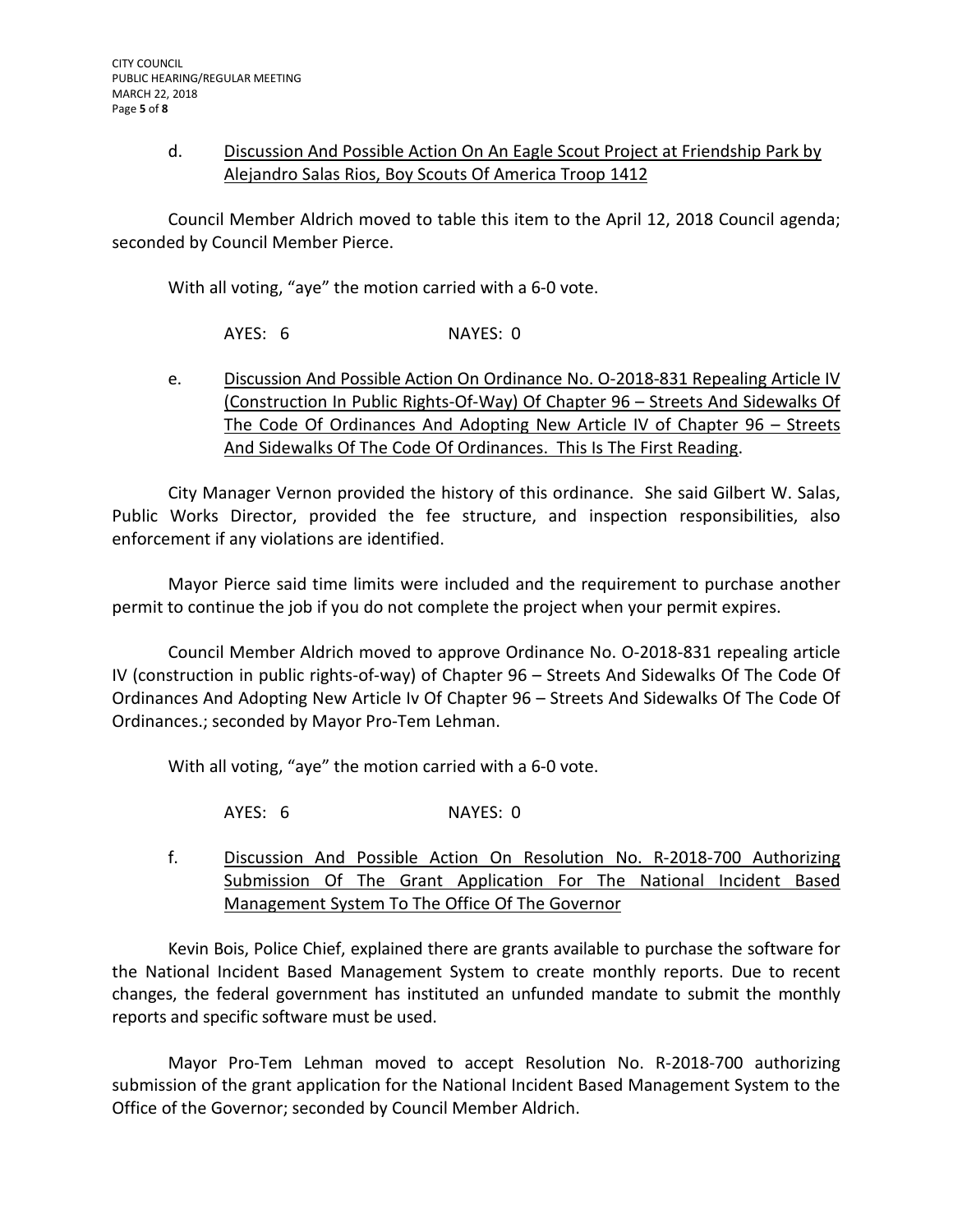With all voting, "aye" the motion carried with a 6-0 vote.

#### AYES: 6 NAYES: 0

# g. Discussion And Possible Action On Plans For City Owned Property On Gaiety Lane And Binz Engleman Road

Mayor Pierce stated that Council Member Apodaca requested Gaiety Lane be placed on this agenda and Council Member Grant requested Binz Engleman Road be placed on this agenda. She said that discussion on Binz Engleman can be discussed at the next meeting when Council Member Grant is present.

City Manager Vernon provided the history and an update on the property located on Gaiety Lane. The City is paying a monthly bill on lighting that was installed when the property was being considered as a storage facility. Currently, the City is using the property to store materials and supplies for public works. There is privately owned property in area that could possibly be purchased for future development.

Mayor Pierce said the Planning and Zoning Commission reviewed the Comprehensive Plan and suggested locating property as a future site for a new city hall. The property on Gaiety could be used for another type of development that would bring revenue into the City.

## h. Discussion And Possible Action On 18 Wheelers Traveling On Ackerman Road

Chief Bois offered suggestions to controlling the 18 wheeler traffic on Ackerman Road. He asked that this item be brought before Council in the future when he has updates to present.

Mayor Pierce said call dispatch if you see 18 wheelers in the City.

## i. Discussion And Possible Action On Binz Engleman Road Reconstruction Project

Miles Stanley, Ford Engineering, provided an update on the Binz Engleman Road Reconstruction Project. The notice to proceed will hopefully be issued next week and maybe start the project in April. The estimated time of completion is one year.

j. Discussion And Possible Action Of The Preliminary Plat Being A Total Of 15.201 Acres Of Land, Out Of New City Block No. 10596 And The J.W. Garrity Survey No. 19, Abstract No. 848, New City Block 10596, County Block 4018, Bexar County, Texas, Said 15.201 Acres Being The Same Dolores Hernandez Valverde 15.217 Acre Tract Recorded In Volume 17125, Page 113, Official Public Records Of Bexar County, Texas.

Paul Daniec, owner, Springfield Industrial Park Subdivision, informed City Council there will be ten lots for sale for commercial use.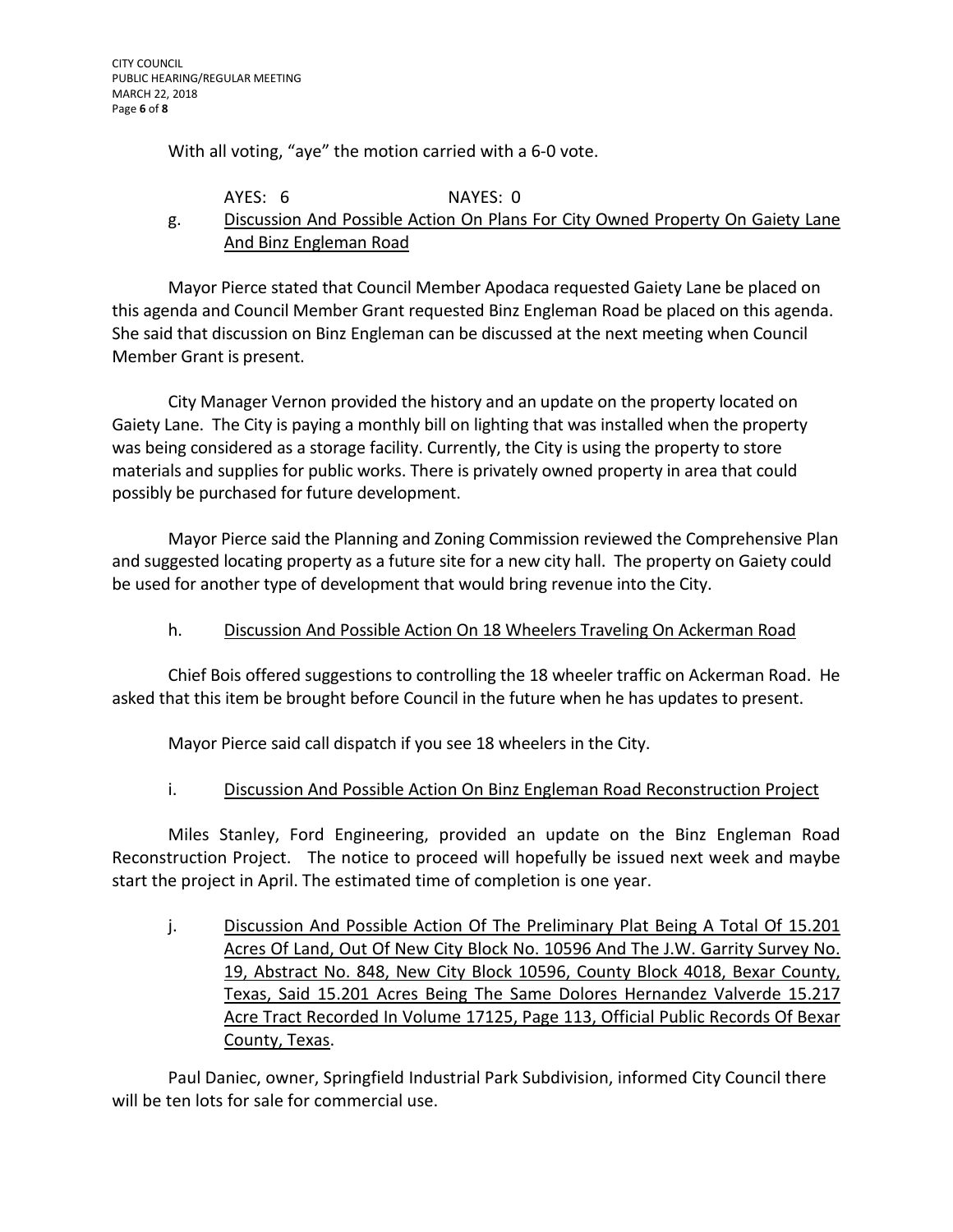Council Member Aldrich moved to approve the Preliminary Plat being a total of 15.201 acres of land, out of New City Block No. 10596 and the J.W. Garrity Survey No. 19, Abstract No. 848, New City Block 10596, County Block 4018, Bexar County, Texas, said 15.201 acres being the same Dolores Hernandez Valverde 15.217 acre tract recorded in Volume 17125, Page 113, Official Public Records Of Bexar County, Texas, seconded by Council Member Wilson.

With all voting, "aye" the motion carried with a 6-0 vote.

AYES: 6 NAYES: 0

# **11. Requests and Announcements**

## a. Requests By Mayor And Council Members For Items To Be Placed On Future City Council Agendas And Announcements On City Events/Community Interests

Council Member Wilson – She asked that the Senior Center Articles of Incorporation be placed on a future agenda. She thanked Chief Bois for the Junior Police Academy. She said she has received complaints that when someone calls city hall the calls are going to voicemail. If staff cannot answer the phones, then remove the recordings. She requested an update on the McRae Apartment trash situation. She said she will not be in attendance for the April 12 Council meeting.

Council Member Aldrich – She offered her condolences to the Nava family. She spoke to the youth in Kirby and said please reach out to someone and get help if you are feeling depressed. She thanked everyone for attending the meeting.

Mayor Pro-Tem Lehman – He asked that on the next agenda there be a discussion about HOBO Fest.

Council Member Pierce – He thanked all City staff and all departments, congratulated Chief Bois on their  $50<sup>th</sup>$  anniversary, condolences to the Nava family.

Mayor Pierce – She provided the names of the events that will be available for the public to attend. On March 24 there will be an Easter egg hunt and movie at Friendship Park; March 30 the VFW is having an old fashion fish fry; April 25 the Senior Center is celebrating their 25 year anniversary. She congratulated the police department on their 50 years. She congratulated Chief Bois for doing a great job. She suggested when public works is turning off water for a repair that we put out a bulletin that we are in your area and that would alleviate naming all streets that potentially could be affected other streets. She offered her condolences to the Nava family. Veronica Herrera is hosting a Suicide Prevention event in September. There is a benefit on Sunday for Josh Nava's family, 11:00 A.M. – 5:00 P.M. or when the food runs out.